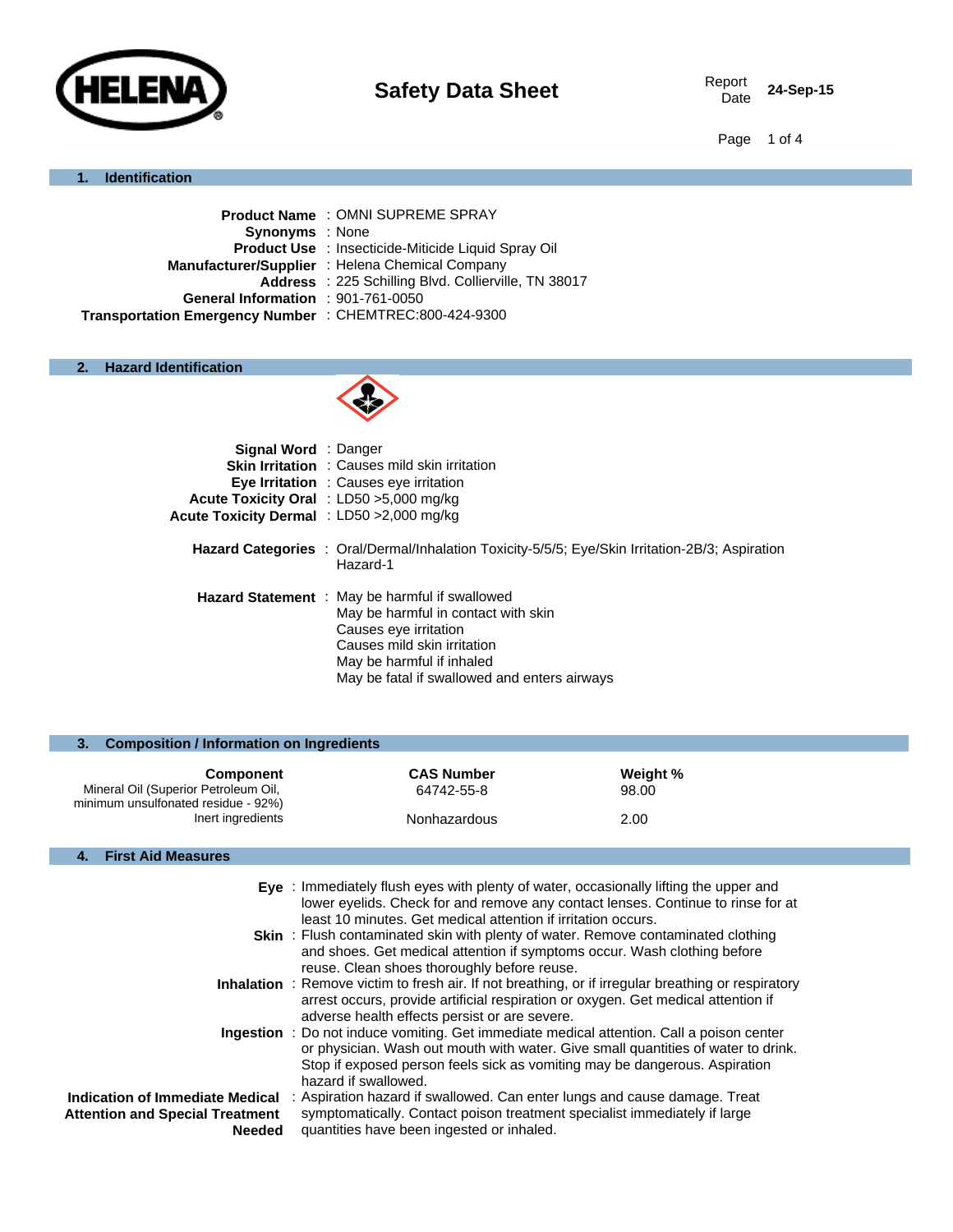

Date **24-Sep-15**

Page 2 of 4

# **5. Fire Fighting Measures**

|                 | <b>Extinguishing Media</b> : Do not use water jet. Use extinguishing agent suitable for the surrounding fire.        |  |
|-----------------|----------------------------------------------------------------------------------------------------------------------|--|
|                 | Specific Hazards Arising from the : In a fire or if heated, a pressure increase will occur and the storage container |  |
| <b>Chemical</b> | mav burst.                                                                                                           |  |
|                 | <b>Special Fire Fight Proc</b> : Wear self-contained breathing apparatus and full protective clothing.               |  |

# **6. Accidental Release Measures**

| <b>Personal Precautions</b>                                        | : Keep unprotected and unnecessary personnel out of spill area.                                                                                                                                                                                                                                          |
|--------------------------------------------------------------------|----------------------------------------------------------------------------------------------------------------------------------------------------------------------------------------------------------------------------------------------------------------------------------------------------------|
| <b>Protective Equipment</b>                                        | : Splashproof goggles or face shield, impervious gloves, impervious apron and<br>footwear. Respiratory protection not normally needed. Eyewash and emergency                                                                                                                                             |
|                                                                    | shower should be available in work area.<br><b>Emergency Procedures</b> : Avoid dispersal of spilled material and runoff and contact with soil, waterways,<br>drains and sewers. Inform the relevant authorities if the product has caused<br>environmental pollution to sewers, waterways, soil or air. |
| <b>Methods and Materials for</b><br><b>Containment and Cleanup</b> | : Absorb spilled material with an inert dry material such as sand, earth, vermiculite<br>or diatomaceous earth. Scoop or shovel up and place in appropriate waste<br>disposal container.                                                                                                                 |

| <b>Handling and Storage</b><br>7. |                                                                                                                                                                                                                                                                                                                                                         |
|-----------------------------------|---------------------------------------------------------------------------------------------------------------------------------------------------------------------------------------------------------------------------------------------------------------------------------------------------------------------------------------------------------|
|                                   | <b>Precautions for Safe Handling</b> : Do not contaminate water, food or feed by storage, handling or disposal.<br><b>Conditions for Safe Storage</b> : Store in original container only. Keep container well sealed. Do not contaminate<br>water or other solutions to avoid loss of emulsification and phytotoxicity. Protect<br>from excessive heat. |

# **8. Exposure Controls / Personal Protection**

|                                                                               | <b>TLV/PEL</b> : Distillates (petroleum), hydrotreated light paraffinic: TLV=5 mg/m3/8 hours                       |
|-------------------------------------------------------------------------------|--------------------------------------------------------------------------------------------------------------------|
|                                                                               | (inhalable fraction); PEL=5 mg/m3/8 hours                                                                          |
| <b>Appropriate Engineering Controls</b> : Local exhaust should be sufficient. |                                                                                                                    |
|                                                                               | <b>Personal Protective Equipment</b> : Splashproof goggles or face shield, impervious gloves, impervious apron and |
|                                                                               | footwear. Respiratory protection not normally needed. Eyewash and emergency                                        |
|                                                                               | shower should be available in work area.                                                                           |

# **9. Physical and Chemical Properties**

|                                                                     | <b>Odor/Appearance</b> : Clear, colorless liquid with slight odor. |
|---------------------------------------------------------------------|--------------------------------------------------------------------|
|                                                                     | <b>Flash Point, <math>{}^0F</math> : &gt;300 Degrees F.</b>        |
|                                                                     | Boiling Point, <sup>o</sup> F : >500 Degrees F.                    |
| Melting Point(Freezing point), <sup>o</sup> C : <0 Degrees C.       |                                                                    |
| Vapor Pressure, mm Hg $@$ 20 °C : 0.001 mm Hg                       |                                                                    |
| Vapor Density : Not available                                       |                                                                    |
| <b>Solubility in Water</b> : Dispersible                            |                                                                    |
|                                                                     | <b>Molecular Formula</b> : Not applicable, formulated mixture.     |
| <b>Density, g/mL @ 25 °C</b> : $0.842 - 0.862$                      |                                                                    |
| <b>Evaporation Rate (Butyl Acetate = <math>\div</math> &lt;0.01</b> |                                                                    |
| 1)                                                                  |                                                                    |
| <b>Octanol/Water Partition : No information found</b>               |                                                                    |
| <b>Coefficient</b>                                                  |                                                                    |
|                                                                     | $pH : 5.0 - 7.0$ (1%)                                              |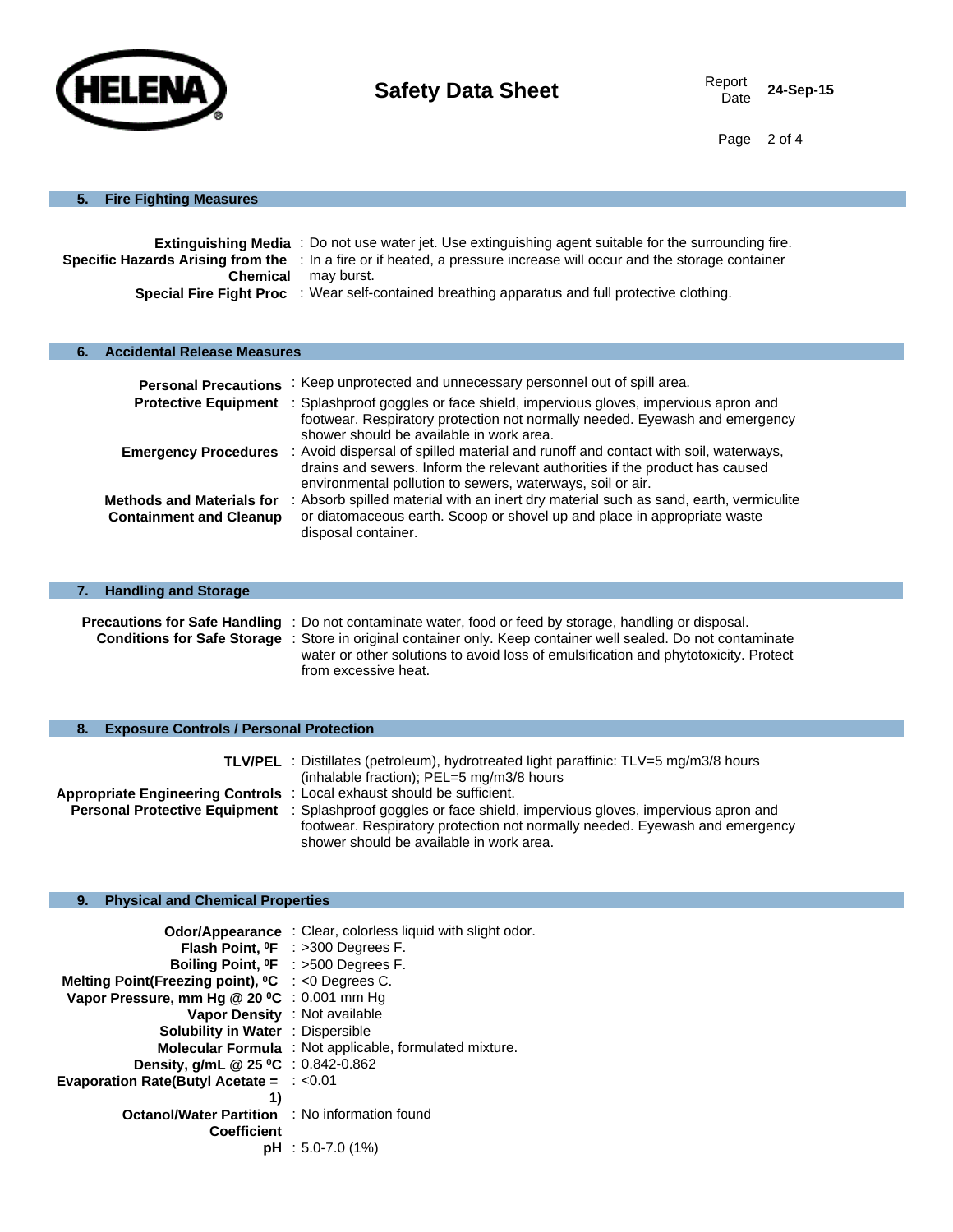

Date **24-Sep-15**

Page 3 of 4

**Flammable Limits (approximate**  : Not available **volume % in air) Auto-ignition Temperature** : Not available **Decomposition temperature** : No information found

# **10. Stability and Reactivity**

| <b>Reactivity</b> : No information found                                                               |
|--------------------------------------------------------------------------------------------------------|
| <b>Chemical Stability : Stable</b>                                                                     |
| <b>Hazardous Decomposition</b> : May produce carbon monoxide and carbon dioxide under fire conditions. |
|                                                                                                        |
| <b>Hazardous Polymerization</b> : Will not occur                                                       |
| <b>Conditions to Avoid</b> : None currently known                                                      |
| <b>Incompatible Materials</b> : Do not allow contact with oxidizing materials.                         |
|                                                                                                        |

# **11. Toxicological Information**

|                                                             | Acute Toxicity (Oral LD50) : >5,000 mg/kg. May be harmful if swallowed.                                      |
|-------------------------------------------------------------|--------------------------------------------------------------------------------------------------------------|
|                                                             | Acute Toxicity (Dermal LD50) : >2,000 mg/kg. May be harmful in contact with skin.                            |
|                                                             | Acute Toxicity Inhalation LC50 : >5.53 mg/L/4 hour (exposure to dusts and mists). May be harmful if inhaled. |
| <b>Likely Routes of Exposure</b> : Oral, Dermal, Inhalation |                                                                                                              |
|                                                             | <b>Skin Irritation</b> : Causes mild skin irritation.                                                        |
|                                                             | <b>Eye Irritation</b> : Causes eye irritation.                                                               |
|                                                             | <b>Skin Sensitization</b> : Not listed as a skin sensitizer.                                                 |
| <b>Carcinogenic</b> : Not listed                            |                                                                                                              |
|                                                             | <b>Chronic Effects</b> : No information found                                                                |
|                                                             | <b>Other Hazards</b> : Aspiration Hazard: May be fatal if swallowed and enters airways.                      |

# **12. Ecological Information**

|                                                             | <b>Ecotoxicity</b> : No information found      |
|-------------------------------------------------------------|------------------------------------------------|
| <b>Persistence and Degradability</b> : No information found |                                                |
| <b>Bioaccumulative Potential</b> : No information found     |                                                |
|                                                             | <b>Mobility in Soil</b> : No information found |
| <b>Other Adverse Effects</b> : No information found         |                                                |

# **13. Disposal Considerations**

**Waste Disposal Method** : This material must be disposed of according to Federal, State or Local procedures under the Resource Conservation and Recovery Act.

# **14. Transport Information**

|                                                     | UN Proper Shipping Name: Not regulated by DOT, IATA or IMDG. |
|-----------------------------------------------------|--------------------------------------------------------------|
| <b>Transport Hazard Class : None</b>                |                                                              |
| <b>UN Identification Number : None</b>              |                                                              |
| <b>Packaging Group</b> : None                       |                                                              |
| <b>Environmental Hazards</b> : No information found |                                                              |
|                                                     | Transport in Bulk : No information found                     |
| Special Precautions for : No information found      |                                                              |
| <b>Transportation</b>                               |                                                              |